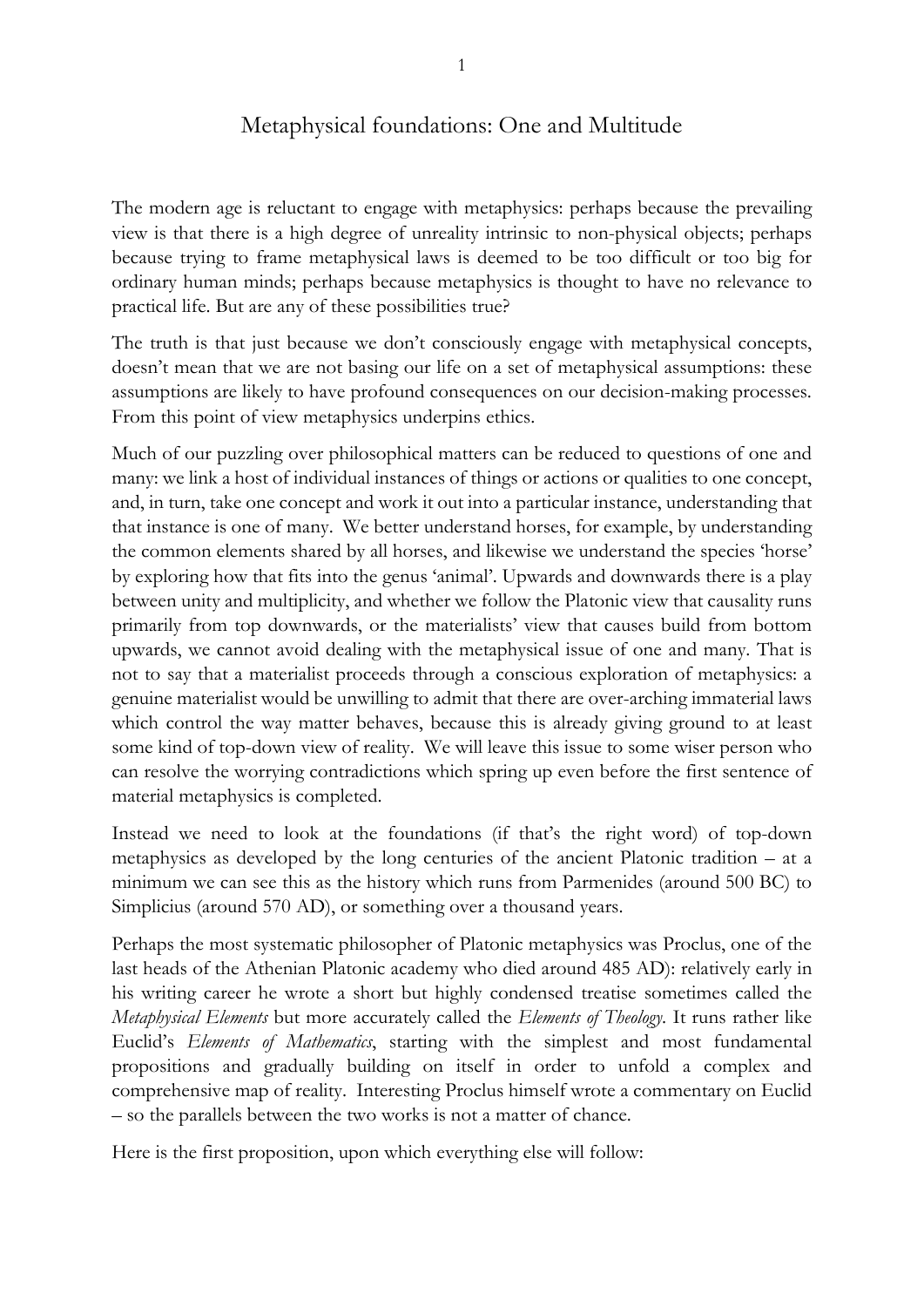Proposition 1: Every multitude partakes in some respect of the One.

For if it in no way or degree participates of the One, neither will the whole be one, nor each of the many things from which multitude arises, but each multitude will originate from certain or particular things, and this will continue *ad infinitum*.

And of these infinites each will be again infinite multitude. For, if multitude partakes in no respect of any one, neither as a whole nor through any of its parts, it will be in every respect indeterminate.

Each of the many, whichever you may assume, will be one or not one; and if not one will be either many or nothing. But if each of the many is nothing, that likewise which arises from these will be nothing.

If each is many, each will consist of infinites without limit. But this is impossible. For there is no being constituted of infinites without limit, since there is nothing greater than the infinite itself; and that which consists of all is greater than each particular thing.

Neither is any thing composed of nothing.

Every multitude therefore partakes in some respect of the One.

\* \* \* \* \*

Proposition 2: Every thing which partakes of the One is alike one and not one.

For though it is not the One itself — since it participates of the One and is therefore other than it is — it experiences the One through participation, and is thus able to become one.

If therefore it is nothing besides the One, it is one alone, and will not participate of the One but will be the One itself.

But if it is something other than the One, which is not the One but a participant of it, it is alike one and non-one, — one being, indeed, since it partakes of oneness, but not oneness itself.

This therefore is neither the One itself, nor that which the One is.

But, since it is one and at the same time a participant of the One, and on this account not one *per se*, it is alike one and not one, because it is something other than the One. And so far as it is multiplied it is not one; and so far as it experiences a privation of number or multitude it is one.

Every thing, therefore, which participates of the One is alike one and not one.

\* \* \* \* \*

After these two propositions, and their supporting arguments, we get the following three propositions:

3) Every thing which becomes one, becomes so by the participation of the One, and is one so far as it experiences the participation of the One.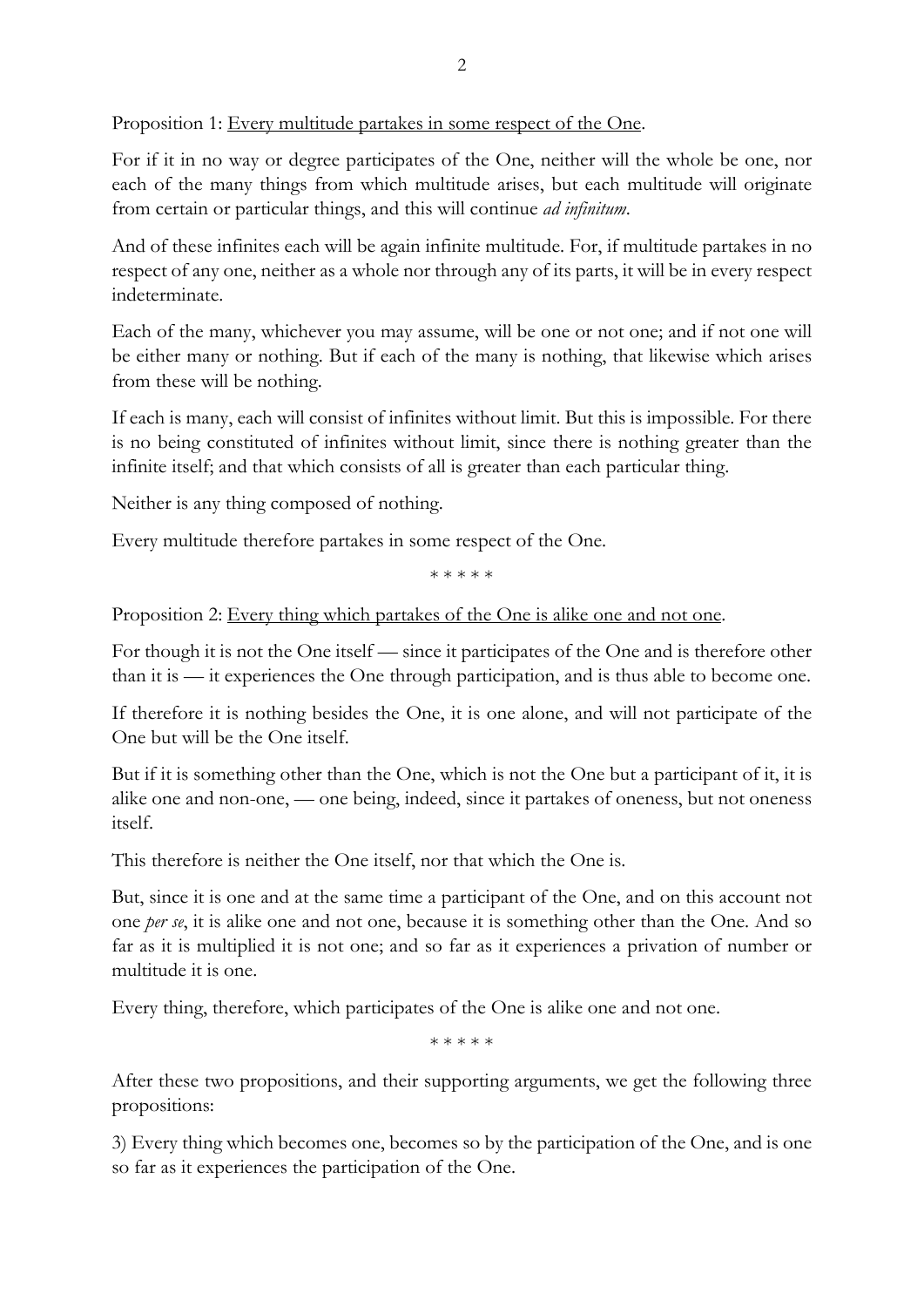4) Every thing which is united is different from the One itself.

5) All multitude is posterior to the One.

*This last proposition is important: it is really the metaphysical response to the question of whether reality is top-down (and therefore starts with a One) or bottom up (starting with a multiplicity – the almost infinite particles of matter). Here is Proclus's supporting argument:*

For if multitude is prior to the One, the One indeed will participate of multitude, but multitude which is prior will not participate of the One, since prior to the existence of the One that multitude was. For it does not participate of that which is not: because a participant of the One is one and at the same time not one — but, on the hypothesis, the One will not yet subsist, that which is first being multitude. But it is impossible that there should be a certain multitude which in no respect whatever participates of the One. (S*ee the first proposition*) Multitude, therefore, is not prior to the One.

But if multitude and the One subsist simultaneously, they will be naturally co-ordinate with each other, and intimately related. Nothing in time prohibits this, since neither is the One essentially many, nor is multitude the One, because they are directly opposite to each other by nature, if neither is prior or posterior to the other. Hence multitude essentially will not be one, and each of the things which are in it will not be one, and this will be the case to infinity, which is impossible. Multitude, therefore, according to its own nature participates of the One, and there is no thing of it which is not one. For if it is not one it will be an infinite, consisting of infinites, as has been demonstrated. Hence it entirely participates of the One. If therefore the One, which is essentially one, in no possible respect participates of multitude, multitude will be wholly posterior to the One — participating indeed of the One, but not being participated by it.

But if the One participates of multitude, subsisting indeed as one according to its essence, but as not one according to participation, the One will be multitude, just as multitude is united by reason of the One. The One therefore will communicate with multitude, and multitude with the One. But things which coalesce and communicate with each other in a certain respect, if they are impelled together by another, that is prior to them: but if they themselves harmonize they are not antagonistic to each other. For opposites do not hasten to each other.

If therefore the One and multitude are oppositely divided, and multitude so far as it is multitude is not one, and the One so far as it is one is not multitude, neither will one of these subsisting in the other be one and at the same time two.

And if there is something prior to them, which impels them to harmonize, this will be either one or not one. But if it is not one, it will be either many or nothing. But neither will it be many, lest multitude should be prior to the One, nor will it be nothing. For how could nothing impel together those things which are something or many? It is therefore one alone. For this one is not many, lest there should be a progression to infinity. It is therefore the One itself, and all multitude proceeds from the One itself.

\* \* \* \* \*